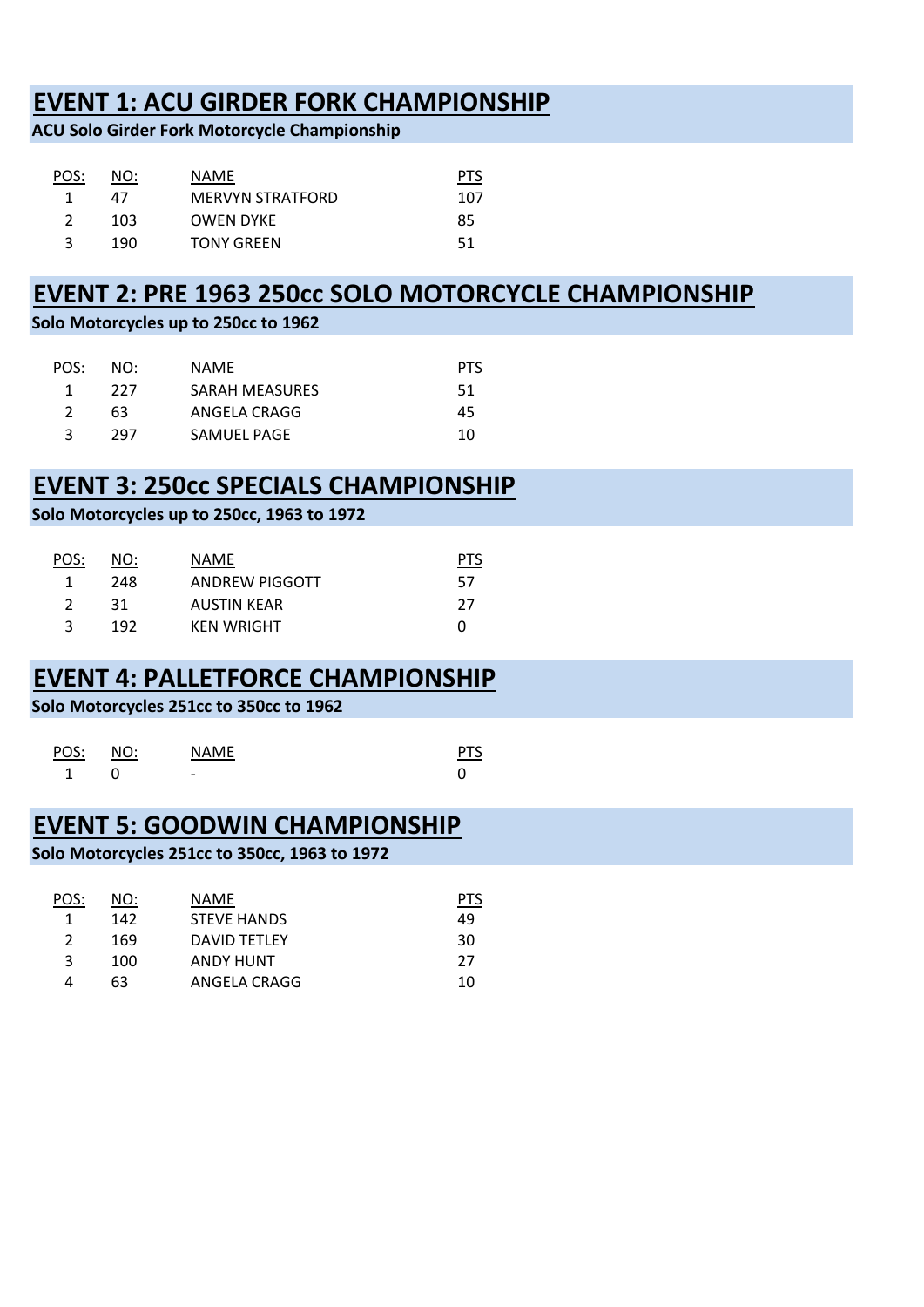# **EVENT 6: 351cc To 500cc CHAMPIONSHIP**

**Solo Motorcycle 351 to 500cc to 1962**

| POS:          | NO: | <b>NAME</b>           | <b>PTS</b> |
|---------------|-----|-----------------------|------------|
| 1             | 37  | <b>ANDREW TAYLOR</b>  | 45         |
| $\mathcal{P}$ | 242 | <b>GRANT SELLARS</b>  | 44         |
| 3             | 59  | DAVID HEBB            | 39         |
| 4             | 93  | <b>ANDREW ASTLEY</b>  | 18         |
| 5             | 62  | <b>NEIL ALLMAN</b>    | 8          |
| 6             | 177 | <b>TONY HAZLEDINE</b> |            |

### **EVENT 7: BOB NEWBY RACING CHAMPIONSHIP**

#### **Solo Motorcycle 351cc to 500cc 1963 to 1972**

| POS:         | NO: | NAME                   | PTS |
|--------------|-----|------------------------|-----|
| $\mathbf{1}$ | 174 | <b>JAMIE O'BRIAN</b>   | 46  |
| 2            | 74  | <b>DAVE MATRAVERS</b>  | 40  |
| 3            | 135 | <b>JASON MARKHAM</b>   | 37  |
| 4            | 100 | <b>ANDY HUNT</b>       | 34  |
| 5            | 12  | <b>STEVEN RADKOVIC</b> | 15  |
| 6            | 142 | <b>STEVE HANDS</b>     | 14  |
| 7            | 122 | RICHARD STOTT          | 12  |
| 8            | 73  | <b>GEORGE TOONE</b>    | 0   |
| 9            | 283 | <b>NIGEL HEATH</b>     | U   |

### **EVENT 8: THREE BEARS CHAMPIONSHIP**

#### **Solo motorcycle 501cc to 750cc to 1972**

| <u>POS:</u> | NO: | <b>NAMF</b>        | <u>PTS</u> |
|-------------|-----|--------------------|------------|
|             | 255 | ALAN FOSTER        | 49         |
|             | 166 | <b>LES WHISTON</b> | 39         |
|             | 26  | TIM WOOLEY         | 30         |

### **EVENT 9: PRE 1963 OVER 500CC CHAMPIONSHIP**

#### **Solo Motorcycles over 500cc to 1962**

| POS: | NO: | <b>NAMF</b>             |  |
|------|-----|-------------------------|--|
|      |     | <b>STEVE HUTCHINSON</b> |  |

### **EVENT 10: WOODLAND OIL CHAMPIONSHIP**

#### **Solo Motorcycles over 500cc, 1963 to 1972**

| POS:          | NO: | NAME                  | PTS |
|---------------|-----|-----------------------|-----|
| 1             | 279 | PAUL JOHNSON          | 54  |
| $\mathcal{P}$ | 138 | <b>MIKE KEMP</b>      | 47  |
| 3             | 123 | <b>RALPH COLDWELL</b> | 40  |
| 4             | 26  | <b>TIM WOOLLEY</b>    | 15  |
| 5             | 95  | RICHARD ALDOUS        | O   |
| 6             | 78  | <b>CHRIS WATTS</b>    |     |